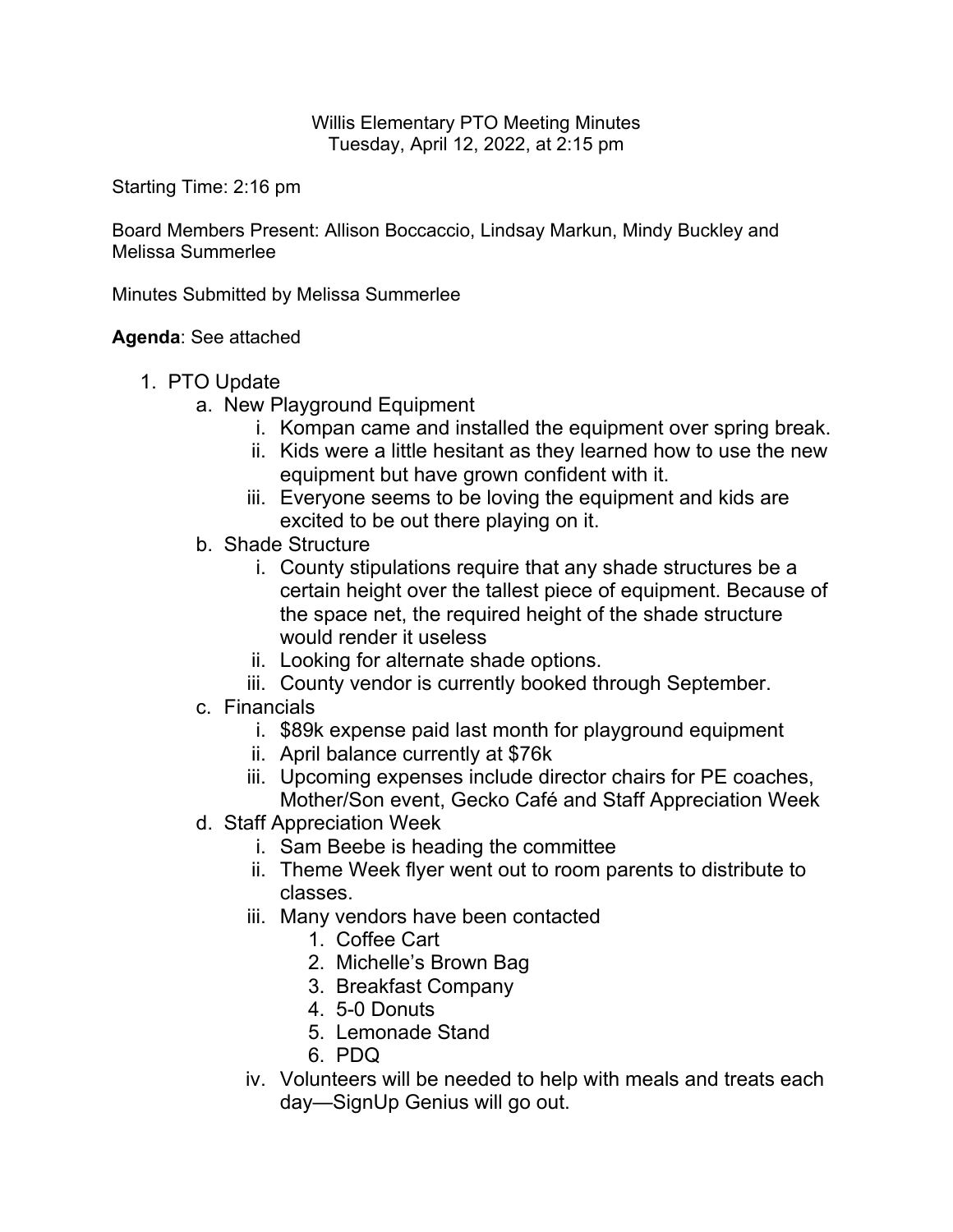- v. Sign up for staff gift cards almost full
- e. Mother/Son Event
	- i. Shannon Savaglio is chairing this event.
	- ii. Scheduled for May  $6<sup>th</sup>$ , from 6-8 pm.
	- iii. Theme is "Calling All Superheroes"
	- iv. Games will include Carnival Games, Sports Games, Video Games, Legos
	- v. Food will include hotdogs, popcorn, snow cones
	- vi. This event will require many volunteers and a SignUp Genius has gone out for volunteers to sign on. Great chance for Dads to get involved.
	- vii. Tickets are currently on sale now through Eventbrite.
- f. Gecko Cafe
	- i. Parent/Student lunch area will be moving to the side of the school that is currently just sand.
	- ii. Plans are to put in turf, move current tables and add an additional ADA accessible table and fence the area.
	- iii. Funds for the café are being raised through multiple mini fundraisers
		- 1. Parking spot raffle raised \$1000
		- 2. Custom tumblers and decals are currently on sale with all proceeds going to the Gecko Café.
		- 3. 50/50 raffle at Father/Daughter Dance raised about \$365.
	- iv. County contact is working to contact vendors that can install turf and fence.
- g. Manatee Apparel
	- i. Many new items on the Manatee Apparel site including new hats, teacher shirts, Willis Mom shirts, Polos for adults, and kids long sleeve rash guards.
	- ii. Limited Edition Color Run Shirts and Socks have been ordered and paid for. We are waiting for their arrival and will distribute as soon as we get them in.
- h. 5<sup>th</sup> Grade Committee
	- i. Plans are all set for celebration ceremony which will take place at Braden River High School
	- ii.  $5<sup>th</sup>$  grade party is planned. There will be a giant water slide, teacher dunk tank, inflatable "ax" throwing
	- iii. There are some  $4<sup>th</sup>$  grade volunteers helping with graduation
- i. Retirement announcements
	- i. Mrs Mau is retiring at the end of the school year.
	- ii. Mrs. Brieding is retiring this week, April  $14<sup>th</sup>$ .
	- iii. Ms Scherpf is retiring at the end of the school year.